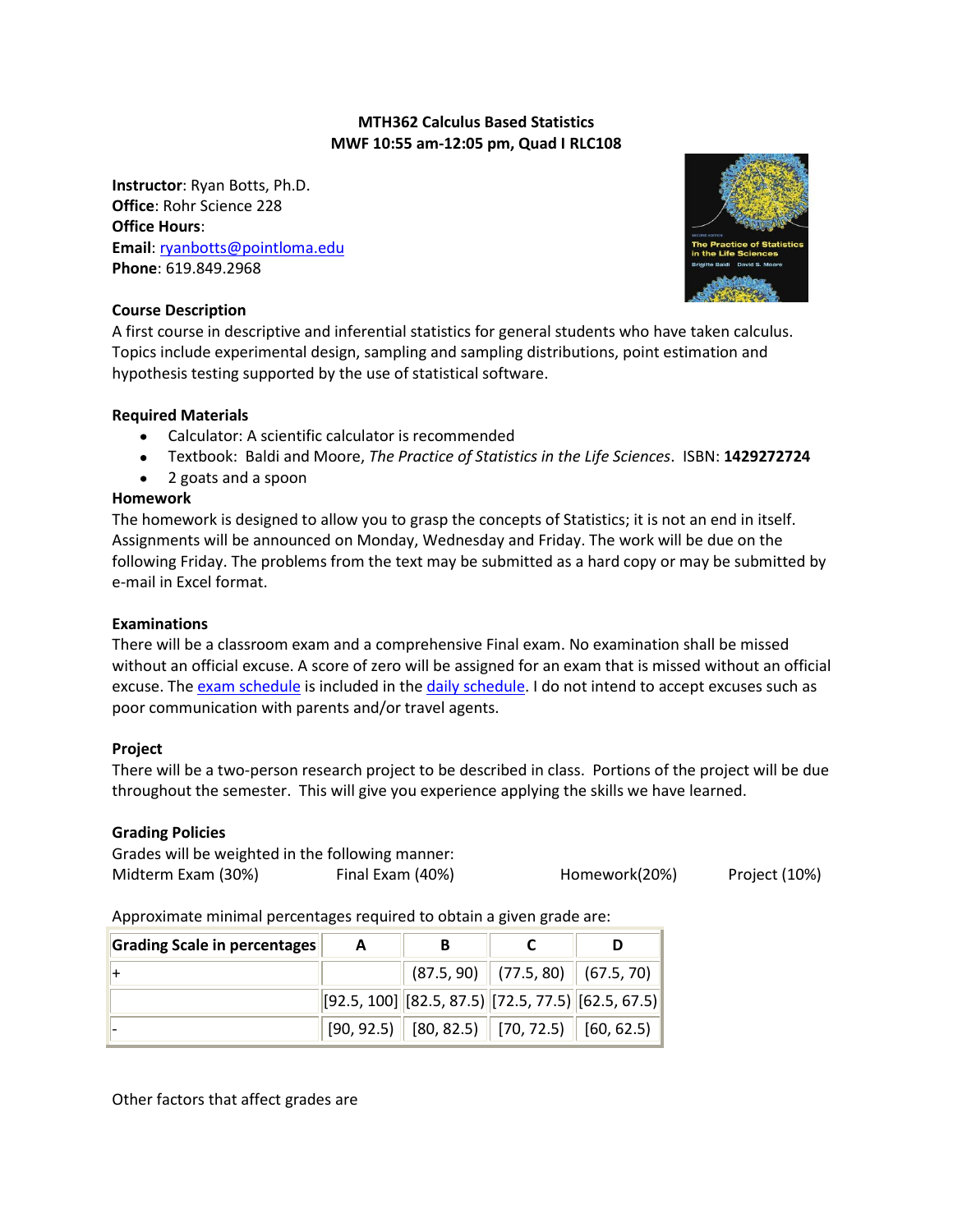- **Late work**. A written assignment or computer assignment is late if it is not received at the beginning of class on the due date. Late work need not be accepted. Work accepted late may be assessed a penalty. Make-up tests (or the exam) will be given only by arrangement with the instructor for reasons of documented emergency.
- **Questions on written assignments and exams:** Written assignments and test/exam questions and problems must be formulated carefully in terms of words and symbols used in the course. Credit is determined by the degree to which answers and solutions respond to the specific question or problem stated. Maximize your credit by learning the language and symbols of the course.
- **Format for Written Assignments**. Assignments collected must be prepared in a style suitable for grading. The following guidelines are used to determine credit:
	- o the organization must be easy to follow
	- o the work must be legible
	- $\circ$  complete solutions must be written for problems (not just answers); solutions must be clearly marked
	- o use complete sentences to answer questions
- **Exams and Final Examination**. The Mid-Quad Exam and the Final Exam will include problems and questions over material assigned in the text, readings and handouts, as well as material presented in class.

# **Attendance Policy**.

After you miss the equivalent of 2 class periods, you will be warned of impending de-enrollment. If you miss the equivalent of 5 class periods, you will be de-enrolled.

## **Academic Accommodations**.

While all students are expected to meet the minimum standards for completion of this course as established by the instructor, students with disabilities may require academic accommodations. At Point Loma Nazarene University, these students are requested to file documentation during the first two weeks of the semester with the Academic Support Center (ASC), located in the Bond Academic Center. This policy assists the University in its commitment to full compliance with Section 504 of the Rehabilitation Act and the Americans with Disabilities Act. Section 504 (a) prohibits discrimination against students with special needs and guarantees all qualified students equal access to and benefits of PLNU programs and activities. Once the student files documentation, the ASC will contact the student's instructors and provide written recommendations for reasonable and appropriate accommodations to meet the individual learning needs of the student.

## **Cheating Policy**

A student who is caught cheating on an exam or an assignment will receive a zero on the assignment and may receive an "F" for the semester. FYI- Cheating consists of using work other than your own and not citing it, storing answers on calculators for exams, obtaining copies of old exams, etc.

**The Final Exam** is a **Comprehensive** Examination.